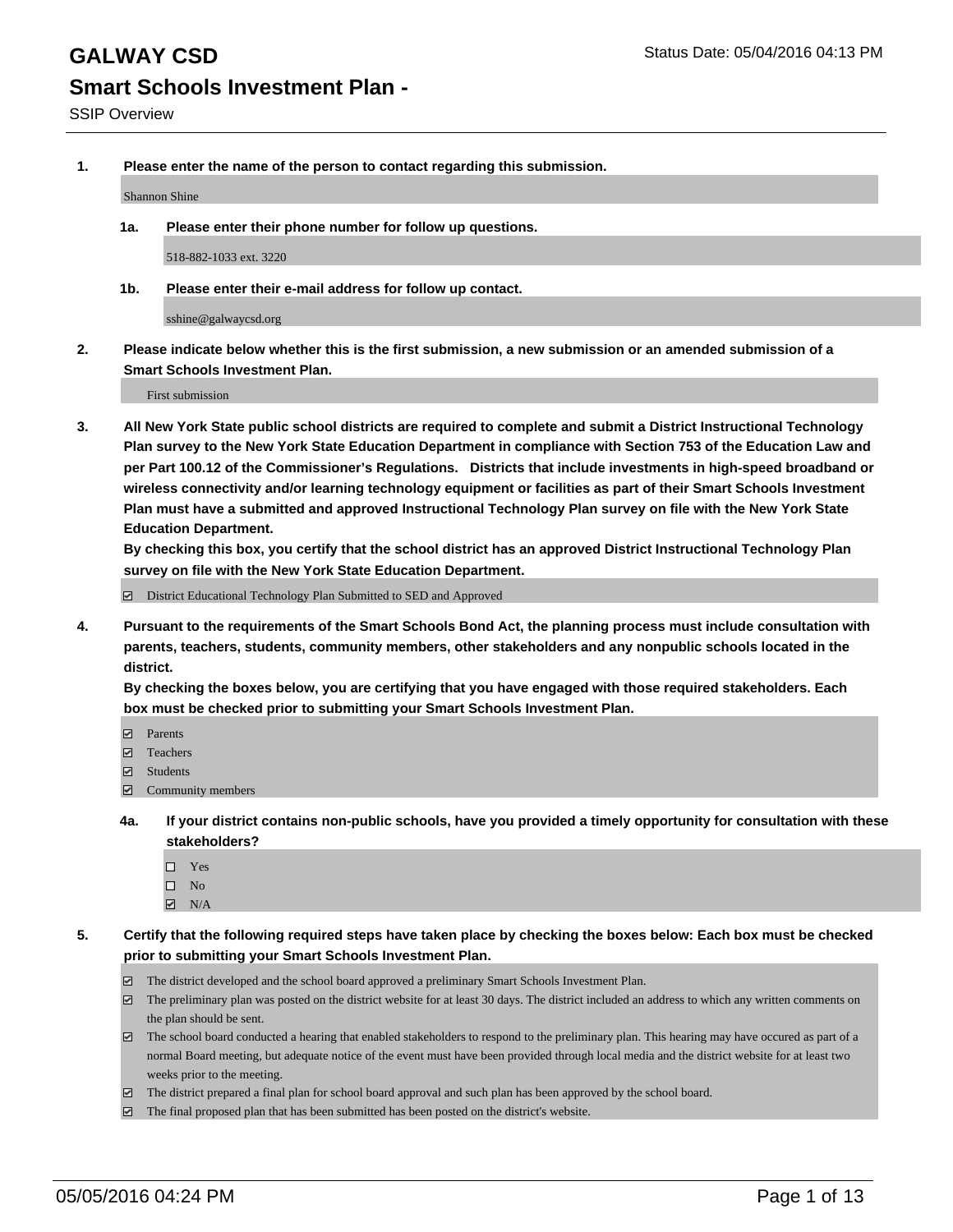# **GALWAY CSD** Status Date: 05/04/2016 04:13 PM **Smart Schools Investment Plan -**

SSIP Overview

**5a. Please upload the proposed Smart Schools Investment Plan (SSIP) that was posted on the district's website. Note that this should be different than your recently submitted Educational Technology Survey. The Final SSIP, as approved by the School Board, should also be posted on the website and remain there during the course of the projects contained therein.**

Smart School Investment Plan Purchase Items - Total .pdf

**6. Please enter an estimate of the total number of students and staff that will benefit from this Smart Schools Investment Plan based on the cumulative projects submitted to date.**

1,000

**7. An LEA/School District may partner with one or more other LEA/School Districts to form a consortium to pool Smart Schools Bond Act funds for a project that meets all other Smart School Bond Act requirements. Each school district participating in the consortium will need to file an approved Smart Schools Investment Plan for the project and submit a signed Memorandum of Understanding that sets forth the details of the consortium including the roles of each respective district.**

 $\Box$  The district plans to participate in a consortium to partner with other school district(s) to implement a Smart Schools project.

**8. Please enter the name and 6-digit SED Code for each LEA/School District participating in the Consortium.**

| <b>Partner LEA/District</b> | <b>ISED BEDS Code</b> |
|-----------------------------|-----------------------|
| (No Response)               | (No Response)         |

**9. Please upload a signed Memorandum of Understanding with all of the participating Consortium partners.**

(No Response)

**10. Your district's Smart Schools Bond Act Allocation is:**

\$759,384

**11. Enter the budget sub-allocations by category that you are submitting for approval at this time. If you are not budgeting SSBA funds for a category, please enter 0 (zero.) If the value entered is \$0, you will not be required to complete that survey question.**

|                                       | Sub-<br>Allocations |
|---------------------------------------|---------------------|
| <b>School Connectivity</b>            | 424,655             |
| Connectivity Projects for Communities | $\Omega$            |
| Classroom Technology                  | 308,519             |
| Pre-Kindergarten Classrooms           | $\Omega$            |
| Replace Transportable Classrooms      | 0                   |
| High-Tech Security Features           | $\Omega$            |
| <b>Totals:</b>                        | 733,174.00          |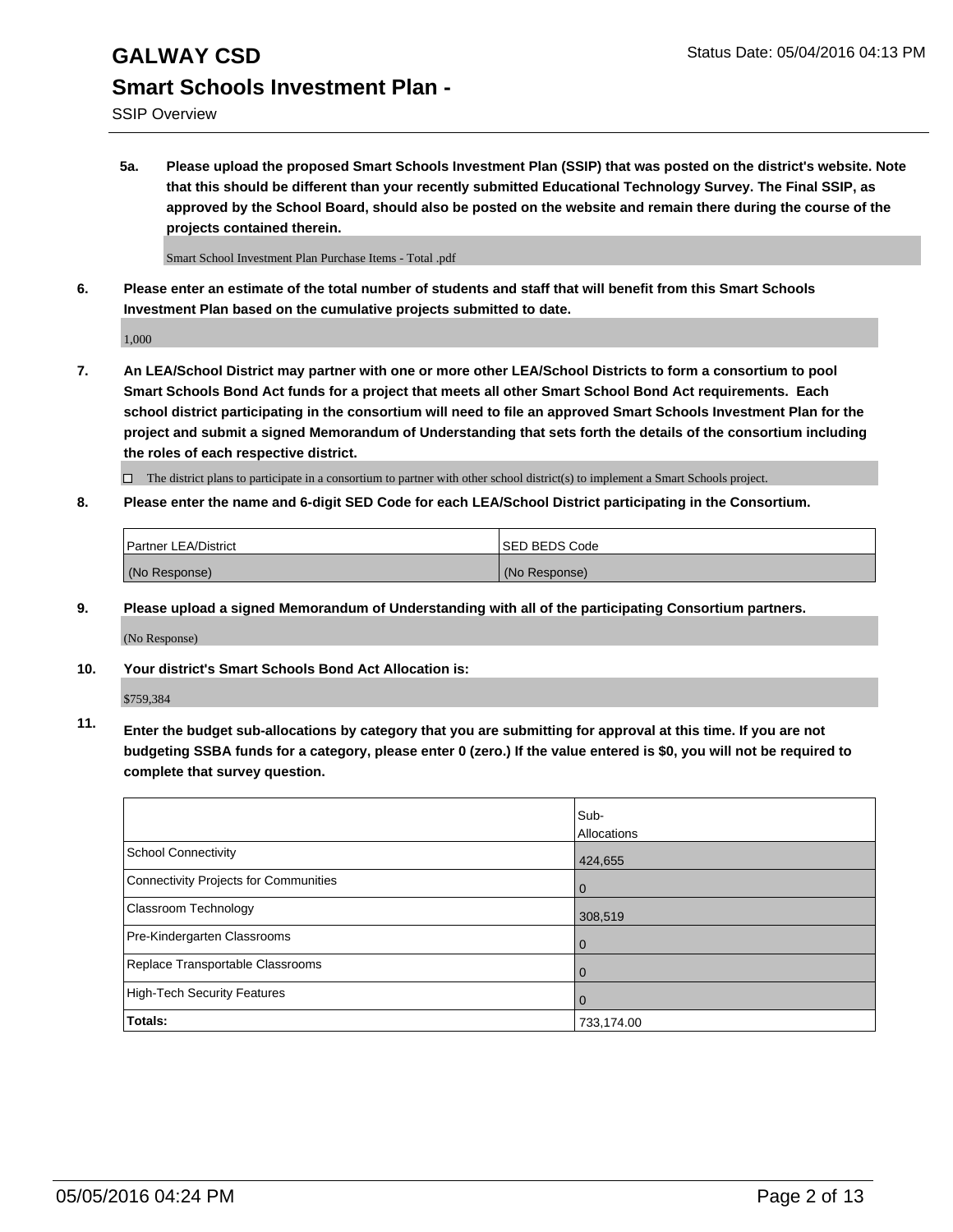- **1. In order for students and faculty to receive the maximum benefit from the technology made available under the Smart Schools Bond Act, their school buildings must possess sufficient connectivity infrastructure to ensure that devices can be used during the school day. Smart Schools Investment Plans must demonstrate that:**
	- **sufficient infrastructure that meets the Federal Communications Commission's 100 Mbps per 1,000 students standard currently exists in the buildings where new devices will be deployed, or**
	- **is a planned use of a portion of Smart Schools Bond Act funds, or**
	- **is under development through another funding source.**

**Smart Schools Bond Act funds used for technology infrastructure or classroom technology investments must increase the number of school buildings that meet or exceed the minimum speed standard of 100 Mbps per 1,000 students and staff within 12 months. This standard may be met on either a contracted 24/7 firm service or a "burstable" capability. If the standard is met under the burstable criteria, it must be:**

**1. Specifically codified in a service contract with a provider, and**

**2. Guaranteed to be available to all students and devices as needed, particularly during periods of high demand, such as computer-based testing (CBT) periods.**

**Please describe how your district already meets or is planning to meet this standard within 12 months of plan submission.**

The SSBA funds will allow us to upgrade our bandwidth allocation and our internal network infrastructure and will enable us to fully meet the standard cited above.

- **1a. If a district believes that it will be impossible to meet this standard within 12 months, it may apply for a waiver of this requirement, as described on the Smart Schools website. The waiver must be filed and approved by SED prior to submitting this survey.**
	- By checking this box, you are certifying that the school district has an approved waiver of this requirement on file with the New York State Education Department.
- **2. Connectivity Speed Calculator (Required)**

|                         | l Number of<br>Students | Multiply by<br>100 Kbps | Divide by 1000 Current Speed<br>lto Convert to<br>Required<br>Speed in Mb | lin Mb | Expected<br>Speed to be<br>Attained Within   Required<br>12 Months | Expected Date<br><b>When</b><br>Speed Will be<br>l Met |
|-------------------------|-------------------------|-------------------------|---------------------------------------------------------------------------|--------|--------------------------------------------------------------------|--------------------------------------------------------|
| <b>Calculated Speed</b> | 800                     | 80,000                  | 80                                                                        | 80     | 100                                                                | 7/1/2016                                               |

### **3. Briefly describe how you intend to use Smart Schools Bond Act funds for high-speed broadband and/or wireless connectivity projects in school buildings.**

Smart Schools Bond Act funds will ensure we complete our transition from a district with no wireless, to a "fully wireless" district. SSBA funding will also allow us to upgrade our technology infrastructure (servers, switches, wiring) to support the expanded network. Simultaneously we will continue to expand Chromebooks (secondary level) and iPads (elementary level) which rely on the wireless network.

## **4. Briefly describe the linkage between the district's District Instructional Technology Plan and the proposed projects. (There should be a link between your response to this question and your response to Question 1 in Part E. Curriculum and Instruction "What are the district's plans to use digital connectivity and technology to improve teaching and learning?)**

As indicated above, we are continuing to move forward in integrating Chromebooks (secondary level) and iPads (elementary level), grade level by grade level, until we can reach an approximate "one-to-one" level of saturation. These devices are directly integrated into our curriculum to varying degrees. Examples include sixth grade ELA where the curriculum itself (Core Knowledge Language Arts) is directly built to be delivered electronically via Chromebooks for each student (no paper textbooks), iPad apps at 1st grade for early literacy development and reinforcement (letter formation, sight words, etc.), and Google Classroom collaboration in high school social studies and English (via Chromebooks and the Google Suite). All curriculum integration, whether direct or indirect, undergoes scrutiny and revision through the District Professional Development Committee, the District Technology Committee and the District/Community Academic Stakeholders' Council.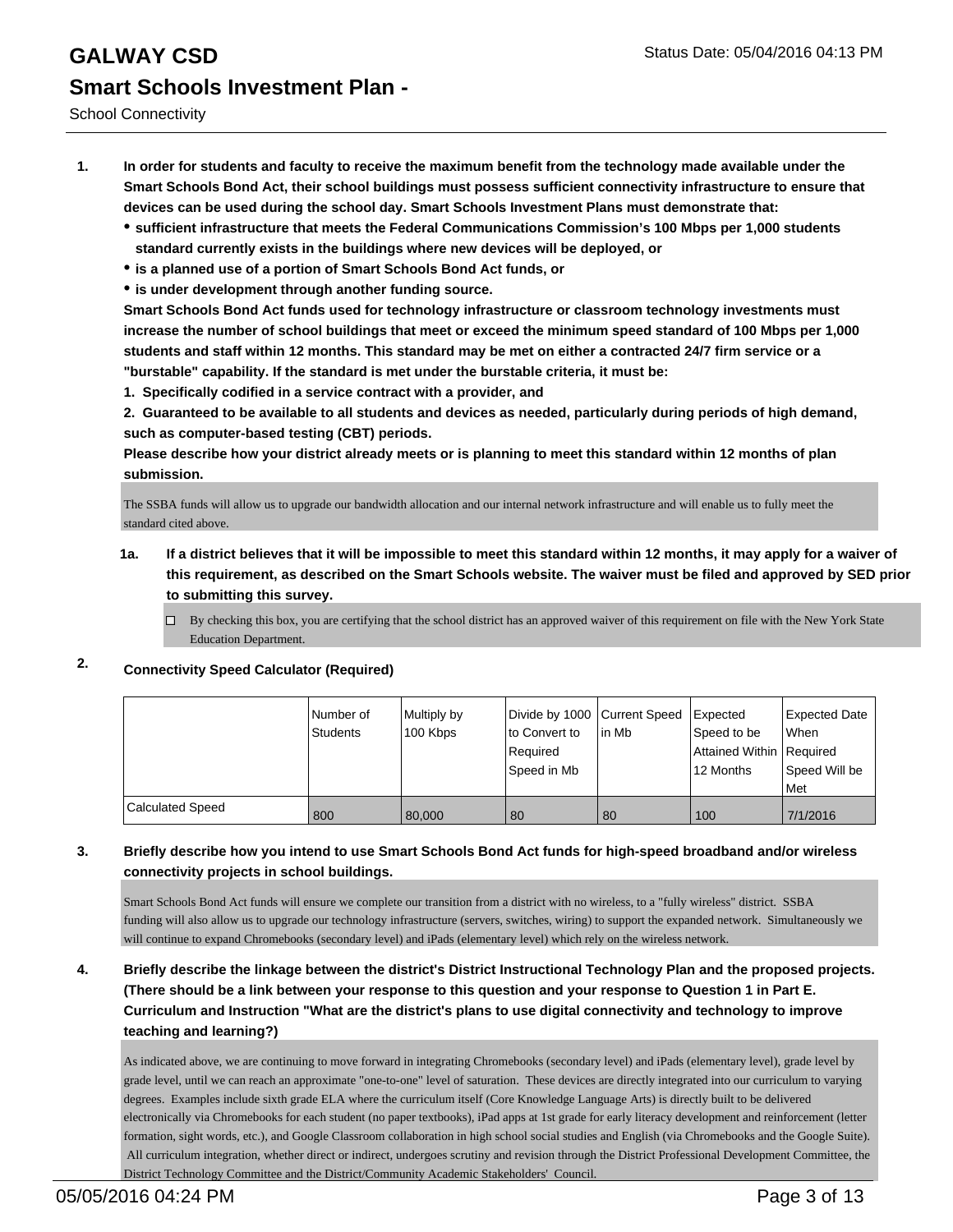# **GALWAY CSD** Status Date: 05/04/2016 04:13 PM **Smart Schools Investment Plan -**

### **5. If the district wishes to have students and staff access the Internet from wireless devices within the school building, or in close proximity to it, it must first ensure that it has a robust Wi-Fi network in place that has sufficient bandwidth to meet user demand.**

**Please describe how you have quantified this demand and how you plan to meet this demand.**

Full wireless for Galway involves wiring and supporting approximately 96 Wireless Access Points. We are on track to have and maintain full implementation and are planning on using SSBA funds to upgrade our wireless system to current technology over the next three years. We will also need to upgrade our infrastructure along the way to support the growing number of end user devices (iPads/Chromebooks).

**6. As indicated on Page 5 of the guidance, the Office of Facilities Planning will have to conduct a preliminary review of all capital projects, including connectivity projects.**

| <b>Project Number</b> |  |
|-----------------------|--|
| 52-07-01-04-7-999-SB1 |  |

**7. Certain high-tech security and connectivity infrastructure projects may be eligible for an expedited review process as determined by the Office of Facilities Planning.**

**Was your project deemed eligible for streamlined review?**

Yes

**7a. Districts that choose the Streamlined Review Process will be required to certify that they have reviewed all installations with their licensed architect or engineer of record and provide that person's name and license number.**

**The licensed professional must review the products and proposed method of installation prior to implementation and review the work during and after completion in order to affirm that the work was code-compliant, if requested.**

I certify that I have reviewed all installations with a licensed architect or engineer of record.

**8. Include the name and license number of the architect or engineer of record.**

| Name                | License Number |
|---------------------|----------------|
| <b>Edward Anker</b> | 316471         |

**9. If you are submitting an allocation for School Connectivity complete this table.**

**Note that the calculated Total at the bottom of the table must equal the Total allocation for this category that you entered in the SSIP Overview overall budget.** 

|                                            | Sub-              |
|--------------------------------------------|-------------------|
|                                            | <b>Allocation</b> |
| Network/Access Costs                       | $\overline{0}$    |
| <b>Outside Plant Costs</b>                 | $\overline{0}$    |
| School Internal Connections and Components | 406,655           |
| <b>Professional Services</b>               | 18,000            |
| Testing                                    | $\mathbf{0}$      |
| Other Upfront Costs                        | $\overline{0}$    |
| <b>Other Costs</b>                         | $\overline{0}$    |
| Totals:                                    | 424,655.00        |

**10. To the extent possible, please detail the type, quantity, per unit cost and total cost of the eligible items under each** 05/05/2016 04:24 PM Page 4 of 13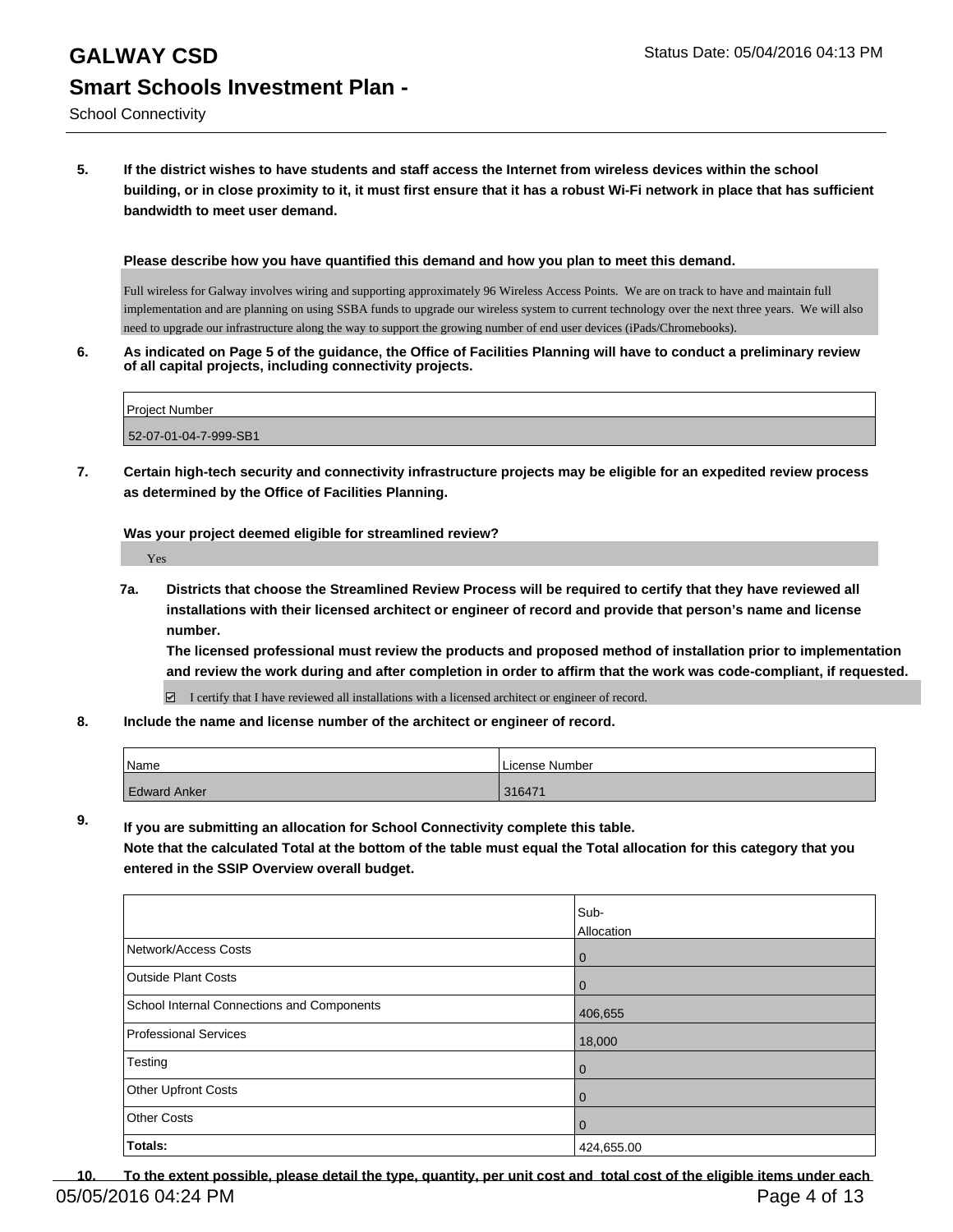## School Connectivity

### **sub-category.**

| Select the allowable expenditure          | Item to be purchased   | Quantity    | Cost per Item | <b>Total Cost</b> |
|-------------------------------------------|------------------------|-------------|---------------|-------------------|
| type.<br>Repeat to add another item under |                        |             |               |                   |
|                                           |                        |             |               |                   |
| each type.                                |                        |             |               |                   |
| <b>Connections/Components</b>             | Cabling                | 0           | 47,811        | 47,811            |
| <b>Connections/Components</b>             | Switching/Components   | 25          | 6,812         | 170,300           |
| <b>Connections/Components</b>             | Wireless System (WAPs) | 96          | 1.964         | 188,544           |
| <b>Professional Services</b>              | Services/Installations | $\mathbf 0$ | 18,000        | 18,000            |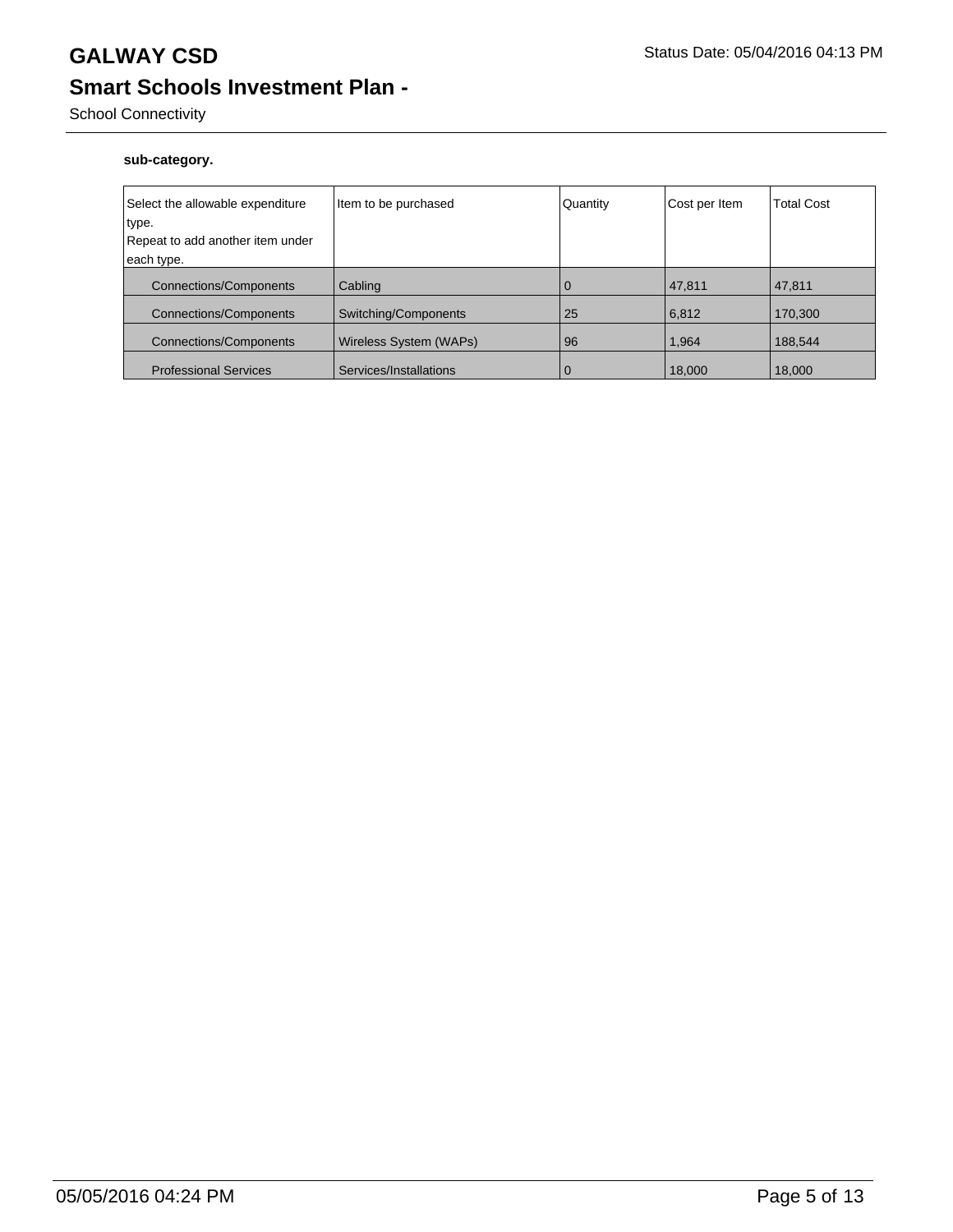Community Connectivity (Broadband and Wireless)

**1. Briefly describe how you intend to use Smart Schools Bond Act funds for high-speed broadband and/or wireless connectivity projects in the community.**

(No Response)

**2. Please describe how the proposed project(s) will promote student achievement and increase student and/or staff access to the Internet in a manner that enhances student learning and/or instruction outside of the school day and/or school building.**

(No Response)

**3. Community connectivity projects must comply with all the necessary local building codes and regulations (building and related permits are not required prior to plan submission).**

 $\Box$  I certify that we will comply with all the necessary local building codes and regulations.

**4. Please describe the physical location of the proposed investment.**

(No Response)

**5. Please provide the initial list of partners participating in the Community Connectivity Broadband Project, along with their Federal Tax Identification (Employer Identification) number.**

| <b>Project Partners</b> | <b>IFederal ID#</b> |
|-------------------------|---------------------|
| (No Response)           | (No Response)       |

**6. If you are submitting an allocation for Community Connectivity, complete this table.**

**Note that the calculated Total at the bottom of the table must equal the Total allocation for this category that you entered in the SSIP Overview overall budget.**

|                                    | Sub-Allocation |
|------------------------------------|----------------|
| Network/Access Costs               | (No Response)  |
| Outside Plant Costs                | (No Response)  |
| <b>Tower Costs</b>                 | (No Response)  |
| <b>Customer Premises Equipment</b> | (No Response)  |
| Professional Services              | (No Response)  |
| Testing                            | (No Response)  |
| <b>Other Upfront Costs</b>         | (No Response)  |
| Other Costs                        | (No Response)  |
| Totals:                            |                |

| Select the allowable expenditure | litem to be purchased | Quantity      | Cost per Item | <b>Total Cost</b> |
|----------------------------------|-----------------------|---------------|---------------|-------------------|
| type.                            |                       |               |               |                   |
| Repeat to add another item under |                       |               |               |                   |
| each type.                       |                       |               |               |                   |
| (No Response)                    | (No Response)         | (No Response) | (No Response) | (No Response)     |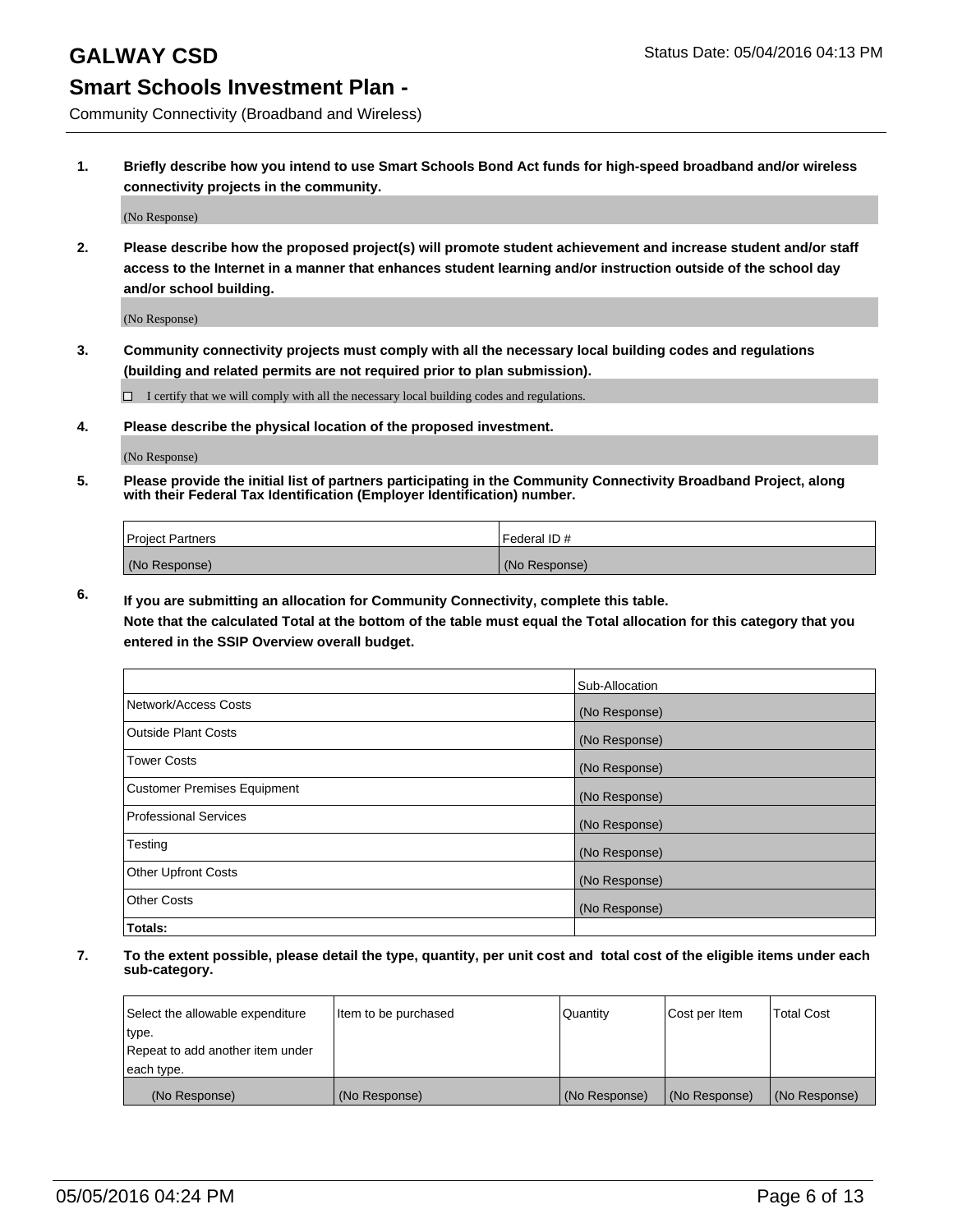### Classroom Learning Technology

**1. In order for students and faculty to receive the maximum benefit from the technology made available under the Smart Schools Bond Act, their school buildings must possess sufficient connectivity infrastructure to ensure that devices can be used during the school day. Smart Schools Investment Plans must demonstrate that sufficient infrastructure that meets the Federal Communications Commission's 100 Mbps per 1,000 students standard currently exists in the buildings where new devices will be deployed, or is a planned use of a portion of Smart Schools Bond Act funds, or is under development through another funding source.**

**Smart Schools Bond Act funds used for technology infrastructure or classroom technology investments must increase the number of school buildings that meet or exceed the minimum speed standard of 100 Mbps per 1,000 students and staff within 12 months. This standard may be met on either a contracted 24/7 firm service or a "burstable" capability. If the standard is met under the burstable criteria, it must be:**

**1. Specifically codified in a service contract with a provider, and**

**2. Guaranteed to be available to all students and devices as needed, particularly during periods of high demand, such as computer-based testing (CBT) periods.**

**Please describe how your district already meets or is planning to meet this standard within 12 months of plan submission.**

We will be able to meet the 12 month deadline by upgrading our network infrastructure and increasing our bandwidth allocation through our ISP.

**1a. If a district believes that it will be impossible to meet this standard within 12 months, it may apply for a waiver of this requirement, as described on the Smart Schools website. The waiver must be filed and approved by SED prior to submitting this survey.**

 $\Box$  By checking this box, you are certifying that the school district has an approved waiver of this requirement on file with the New York State Education Department.

## **2. Connectivity Speed Calculator (Required)**

|                         | Number of<br>Students | Multiply by<br>100 Kbps | Divide by 1000 Current Speed<br>lto Convert to<br>Reauired<br>Speed in Mb | lin Mb | <b>I</b> Expected<br>Speed to be<br>Attained Within   Required<br>12 Months | Expected Date<br>When<br>Speed Will be<br>l Met |
|-------------------------|-----------------------|-------------------------|---------------------------------------------------------------------------|--------|-----------------------------------------------------------------------------|-------------------------------------------------|
| <b>Calculated Speed</b> | 800                   | 80,000                  | 80                                                                        | 80     | 100                                                                         | 7/1/2016                                        |

**3. If the district wishes to have students and staff access the Internet from wireless devices within the school building, or in close proximity to it, it must first ensure that it has a robust Wi-Fi network in place that has sufficient bandwidth to meet user demand.**

**Please describe how you have quantified this demand and how you plan to meet this demand.**

Full wireless for Galway involves wiring and supporting approximately 96 Wireless Access Points. We are on track to have and maintain full implementation and are planning on using SSBA funds to upgrade our wireless system to current technology over the next three years. We will also need to upgrade our infrastructure along the way to support the growing number of end user devices (iPads/Chromebooks).

**4. All New York State public school districts are required to complete and submit an Instructional Technology Plan survey to the New York State Education Department in compliance with Section 753 of the Education Law and per Part 100.12 of the Commissioner's Regulations.**

**Districts that include educational technology purchases as part of their Smart Schools Investment Plan must have a submitted and approved Instructional Technology Plan survey on file with the New York State Education Department.**

 $\boxtimes$  By checking this box, you are certifying that the school district has an approved Instructional Technology Plan survey on file with the New York State Education Department.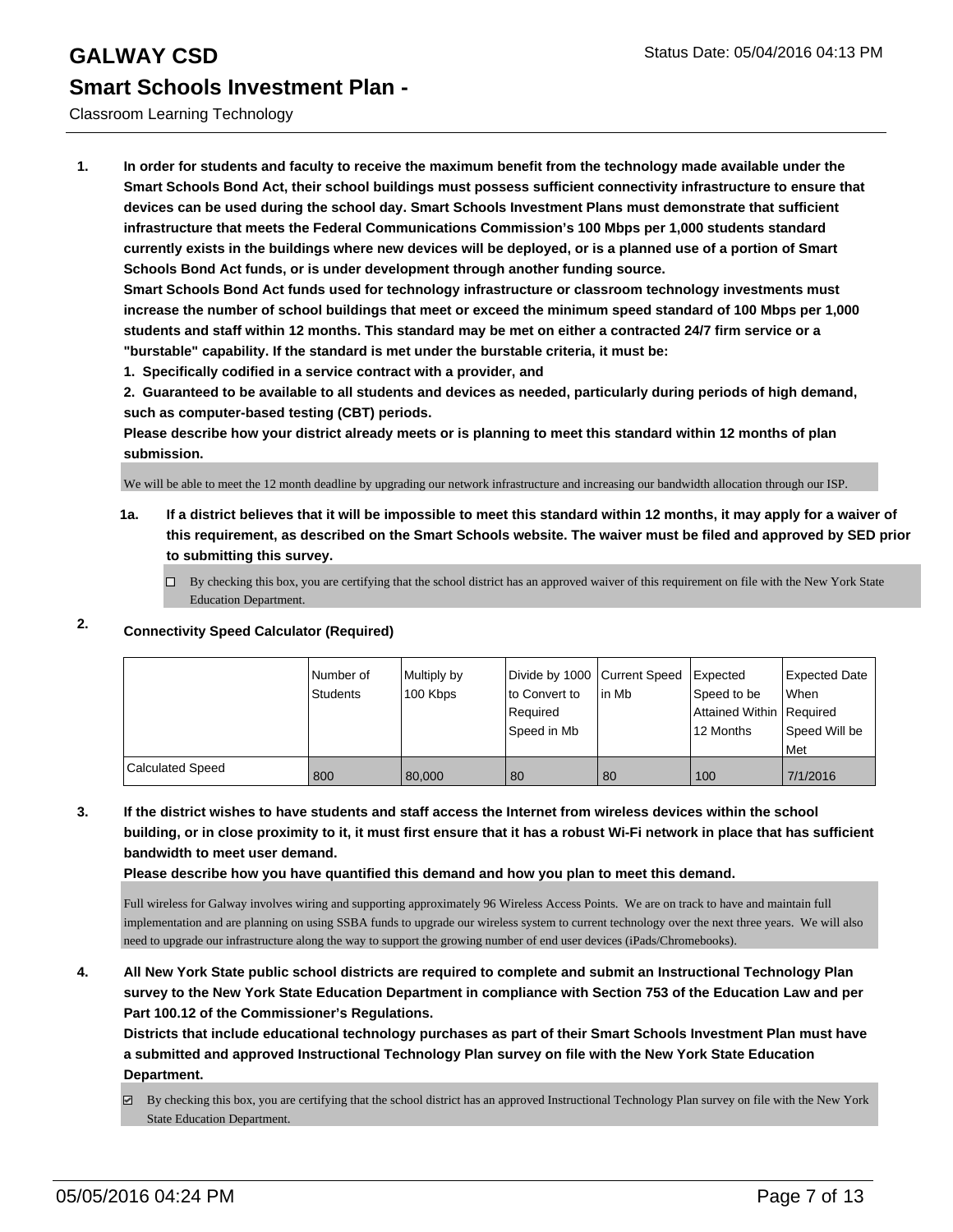### Classroom Learning Technology

**5. Describe the devices you intend to purchase and their compatibility with existing or planned platforms or systems. Specifically address the adequacy of each facility's electrical, HVAC and other infrastructure necessary to install and support the operation of the planned technology.**

We plan to increase devices (e.g., Chromebooks, iPads, workstations, etc.) that are already compatible with our system and will continue to be compatible as we upgrade our infrastructure. Our electrical supply/infrastructure is already sufficient to support the additional devices.

- **6. Describe how the proposed technology purchases will:**
	- **> enhance differentiated instruction;**
	- **> expand student learning inside and outside the classroom;**
	- **> benefit students with disabilities and English language learners; and**
	- **> contribute to the reduction of other learning gaps that have been identified within the district.**

**The expectation is that districts will place a priority on addressing the needs of students who struggle to succeed in a rigorous curriculum. Responses in this section should specifically address this concern and align with the district's Instructional Technology Plan (in particular Question 2 of E. Curriculum and Instruction: "Does the district's instructional technology plan address the needs of students with disabilities to ensure equitable access to instruction, materials and assessments?" and Question 3 of the same section: "Does the district's instructional technology plan address the provision of assistive technology specifically for students with disabilities to ensure access to and participation in the general curriculum?"**

Through infrastructure upgrades, enhanced wireless, 1:1 Chromebooks (upper level) and iPads (elementary level), we will be able to continue to enhance accessibility for all learners, including Special Education students and ELLs. Assistive technology plans are customized for individual students. We currently serve 3 ELLs and have an onsite ESL instructor (through BOCES) who works with these students directly. Technology such as iPads is customized through the ESL instructor for each of the students. For SWDs (as well as 504 students), we currently meet student needs both holistically, such as with classroom sets of iPads, as well as individually, such as through adaptive technology requests and implementation as prescribed in student IEPs. We employ various related service providers, including an Assitive Technology Specialist (through BOCES) in order to fully meet individual student needs.

 The availability of up to date hardware (e.g., iPads) on an updated wireless network enhances the range of differentiated applications available to our students. Integration of the Google Suite allows for expanded student learning inside and outside the classroom while dramatically expanding the collaboration possibilities between students and between teachers and students.

**7. Where appropriate, briefly describe how the proposed technology purchases will enhance ongoing communication with parents and other stakeholders and help the district facilitate technology-based regional partnerships, including distance learning and other efforts.**

(No Response)

**8. Describe the district's plan to provide professional development to ensure that administrators, teachers and staff can employ the technology purchased to enhance instruction successfully.**

**Note: This response should be aligned and expanded upon in accordance with your district's response to Question 1 of F. Professional Development of your Instructional Technology Plan: "Please provide a summary of professional development offered to teachers and staff, for the time period covered by this plan, to support technology to enhance teaching and learning. Please include topics, audience and method of delivery within your summary."**

Galway's professional development is overseen by the District Professional Development Committee. This committee directly interfaces with the District Technology Committee as well as the District/Community Academic Stakeholders' Council. As technology is developed/expanded/piloted, the PD Committee is charged with ensuring appropriate professional development evolves along with the new technology. We use our four Superintendent's Conference Days as a base for larger trainings, but use professional development days and half days throughout the year as well as after school sessions. Recent and ongoing examples include trainings on components of the Google Suite, iPads, Chromebooks, Smartboards (and, lately, Smartboard alternatives), early literacy apps for iPads, Core Knowledge Language Arts (Chromebooks), EnVisions math series, etc.). We have a robust infrastructure and PD budget, so are continuously assessing PD needs for technology. The SSBA funds will not change this other than to increase PD opportunities as the number of end user devices increases.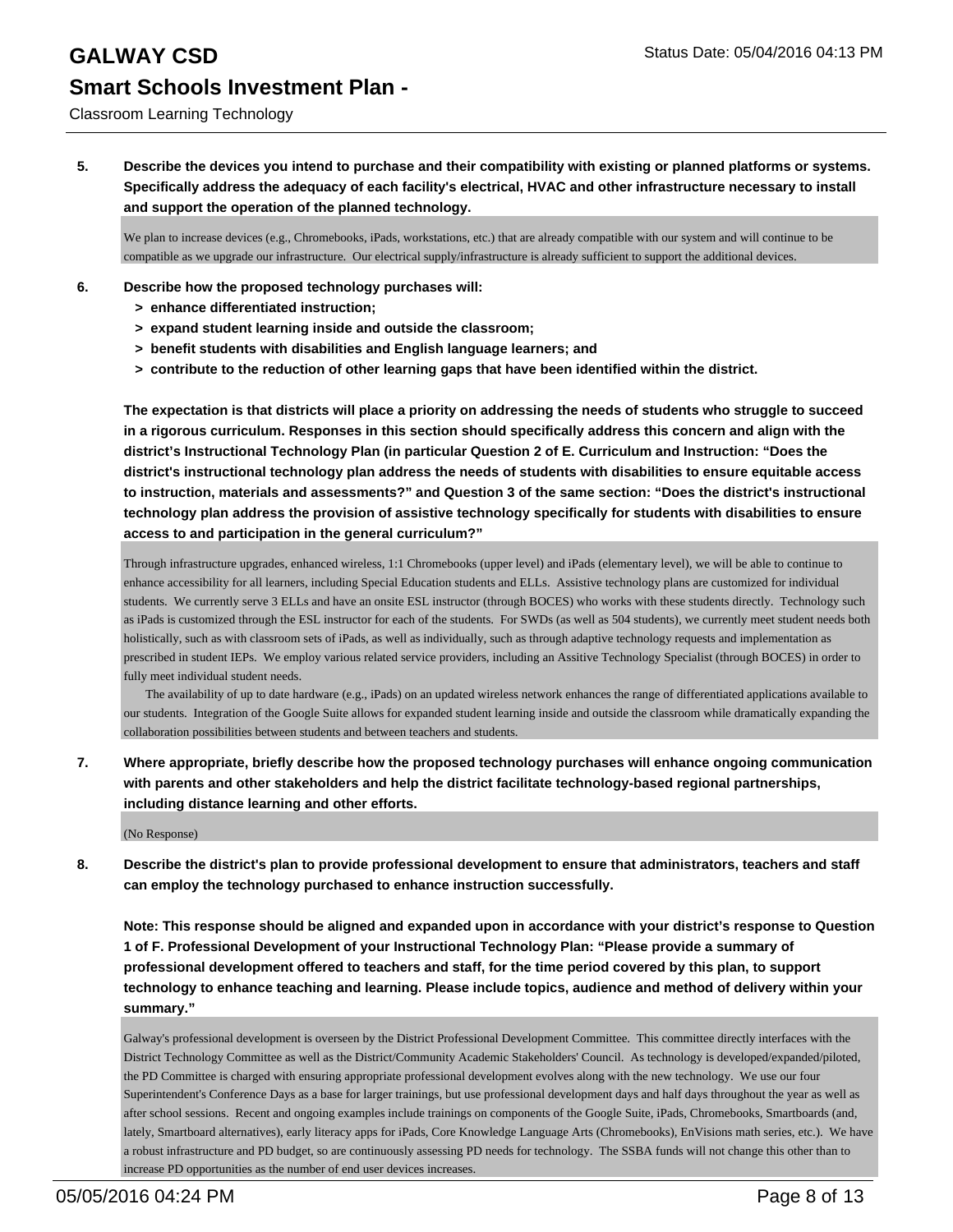## **GALWAY CSD** Status Date: 05/04/2016 04:13 PM

# **Smart Schools Investment Plan -**

Classroom Learning Technology

**9. Districts must contact the SUNY/CUNY teacher preparation program that supplies the largest number of the district's new teachers to request advice on innovative uses and best practices at the intersection of pedagogy and educational technology.**

**10. A district whose Smart Schools Investment Plan proposes the purchase of technology devices and other hardware must account for nonpublic schools in the district.**

**Are there nonpublic schools within your school district?**

Yes

**☑** No

**11. Nonpublic Classroom Technology Loan Calculator**

**The Smart Schools Bond Act provides that any Classroom Learning Technology purchases made using Smart Schools funds shall be lent, upon request, to nonpublic schools in the district. However, no school district shall be required to loan technology in amounts greater than the total obtained and spent on technology pursuant to the Smart Schools Bond Act and the value of such loan may not exceed the total of \$250 multiplied by the nonpublic school enrollment in the base year at the time of enactment. See:**

**http://www.p12.nysed.gov/mgtserv/smart\_schools/docs/Smart\_Schools\_Bond\_Act\_Guidance\_04.27.15\_Final.pdf.**

|                                       | 1. Classroom<br>Technology | 2. Public<br>Enrollment | 3. Nonpublic<br><b>Enrollment</b> | l 4. Sum of<br>l Public and | 15. Total Per<br>Pupil Sub-                                                                   | 6. Total<br>Nonpublic Loan |
|---------------------------------------|----------------------------|-------------------------|-----------------------------------|-----------------------------|-----------------------------------------------------------------------------------------------|----------------------------|
|                                       | Sub-allocation             | $(2014 - 15)$           | (2014-15)                         | Nonpublic<br>Enrollment     | lallocation                                                                                   | Amount                     |
| Calculated Nonpublic Loan<br>  Amount |                            |                         |                                   |                             | (No Response)   (No Response)   (No Response)   (No Response)   (No Response)   (No Response) |                            |

**12. To ensure the sustainability of technology purchases made with Smart Schools funds, districts must demonstrate a long-term plan to maintain and replace technology purchases supported by Smart Schools Bond Act funds. This sustainability plan shall demonstrate a district's capacity to support recurring costs of use that are ineligible for Smart Schools Bond Act funding such as device maintenance, technical support, Internet and wireless fees, maintenance of hotspots, staff professional development, building maintenance and the replacement of incidental items. Further, such a sustainability plan shall include a long-term plan for the replacement of purchased devices and equipment at the end of their useful life with other funding sources.**

 $\boxtimes$  By checking this box, you certify that the district has a sustainability plan as described above.

**13. Districts must ensure that devices purchased with Smart Schools Bond funds will be distributed, prepared for use, maintained and supported appropriately. Districts must maintain detailed device inventories in accordance with generally accepted accounting principles.**

 $\boxtimes$  By checking this box, you certify that the district has a distribution and inventory management plan and system in place.

**14. If you are submitting an allocation for Classroom Learning Technology complete this table. Note that the calculated Total at the bottom of the table must equal the Total allocation for this category that you entered in the SSIP Overview overall budget.**

 $\boxtimes$  By checking this box, you certify that you have contacted the SUNY/CUNY teacher preparation program that supplies the largest number of your new teachers to request advice on these issues.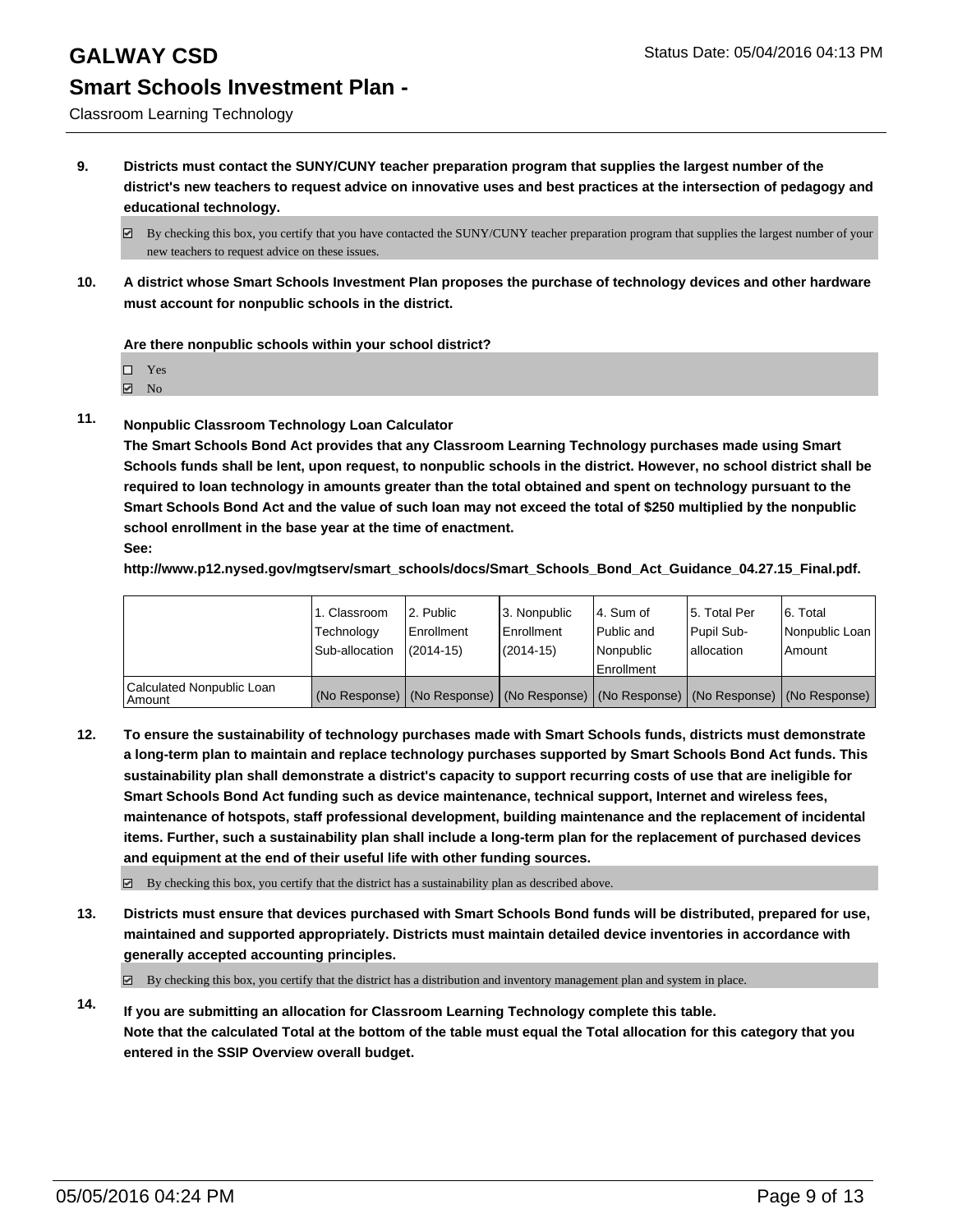Classroom Learning Technology

|                          | Sub-Allocation |
|--------------------------|----------------|
| Interactive Whiteboards  | 115,995        |
| Computer Servers         | 32,044         |
| <b>Desktop Computers</b> | 28,000         |
| Laptop Computers         | 73,000         |
| <b>Tablet Computers</b>  | 47,880         |
| <b>Other Costs</b>       | 11,600         |
| Totals:                  | 308,519.00     |

| Select the allowable expenditure<br>type. | Item to be Purchased            | Quantity | Cost per Item | <b>Total Cost</b> |
|-------------------------------------------|---------------------------------|----------|---------------|-------------------|
| Repeat to add another item under          |                                 |          |               |                   |
| each type.                                |                                 |          |               |                   |
| Interactive Whiteboards                   | Promethian 88                   | 28       | 3,500         | 98,000            |
| Interactive Whiteboards                   | Epson Multi-Touch Projectors    | 5        | 3,599         | 17,995            |
| <b>Computer Servers</b>                   | <b>Dell Server Chassis VRTX</b> |          | 10,800        | 10,800            |
| <b>Desktop Computers</b>                  | <b>Computers DELL</b>           | 20       | 1,400         | 28,000            |
| <b>Laptop Computers</b>                   | Chromebooks HP14                | 200      | 365           | 73,000            |
| <b>Tablet Computers</b>                   | iPads 16 Wifi                   | 120      | 399           | 47,880            |
| <b>Computer Servers</b>                   | Dell Server M630 Blade          | 4        | 5,311         | 21,244            |
| <b>Other Costs</b>                        | 300 GB SAS Hard Drive           | 20       | 580           | 11.600            |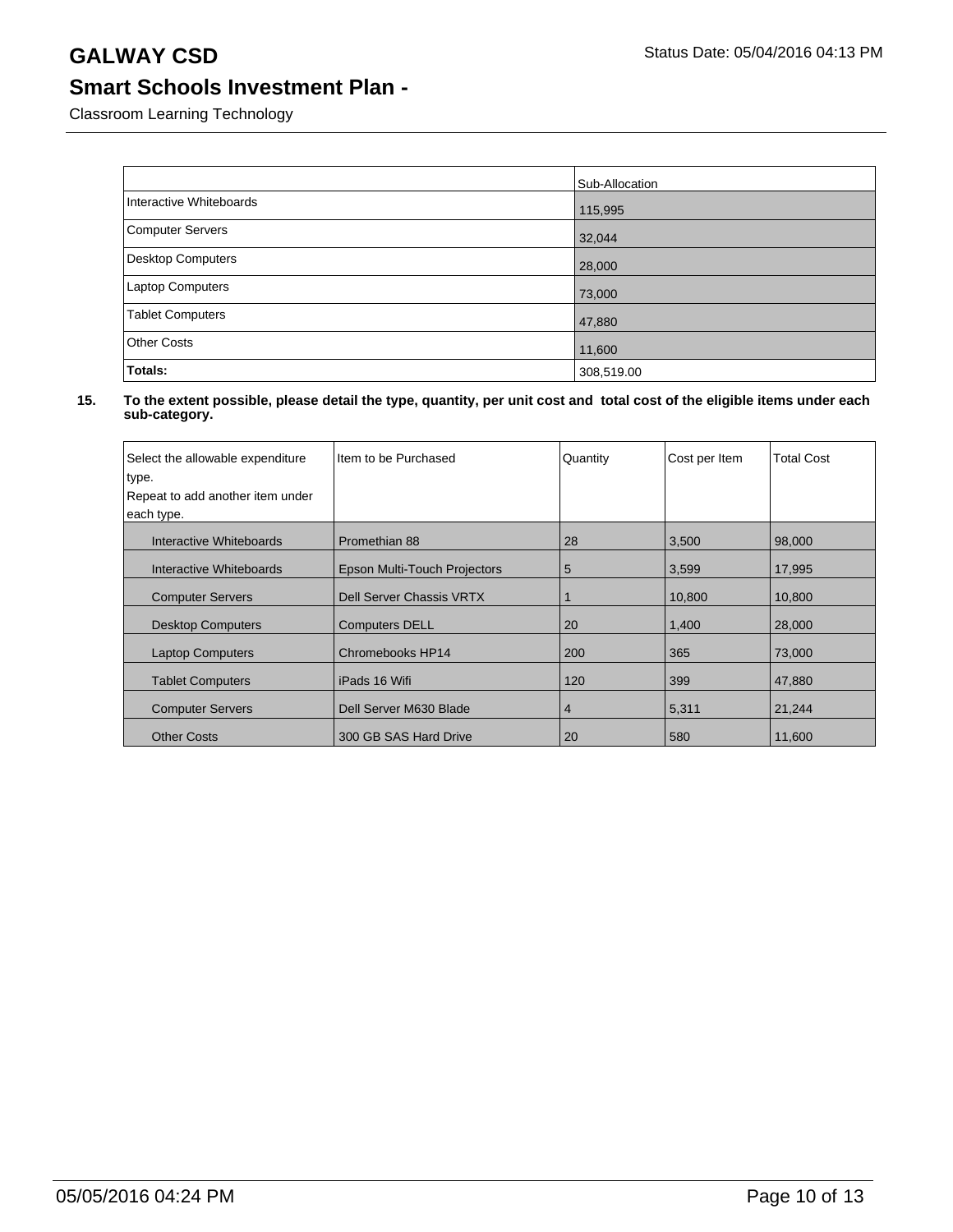Pre-Kindergarten Classrooms

**1. Provide information regarding how and where the district is currently serving pre-kindergarten students and justify the need for additional space with enrollment projections over 3 years.**

(No Response)

- **2. Describe the district's plan to construct, enhance or modernize education facilities to accommodate prekindergarten programs. Such plans must include:**
	- **Specific descriptions of what the district intends to do to each space;**
	- **An affirmation that pre-kindergarten classrooms will contain a minimum of 900 square feet per classroom;**
	- **The number of classrooms involved;**
	- **The approximate construction costs per classroom; and**
	- **Confirmation that the space is district-owned or has a long-term lease that exceeds the probable useful life of the improvements.**

(No Response)

**3. Smart Schools Bond Act funds may only be used for capital construction costs. Describe the type and amount of additional funds that will be required to support ineligible ongoing costs (e.g. instruction, supplies) associated with any additional pre-kindergarten classrooms that the district plans to add.**

(No Response)

**4. All plans and specifications for the erection, repair, enlargement or remodeling of school buildings in any public school district in the State must be reviewed and approved by the Commissioner. Districts that plan capital projects using their Smart Schools Bond Act funds will undergo a Preliminary Review Process by the Office of Facilities Planning.**

| Project Number |  |
|----------------|--|
| (No Response)  |  |

**5. If you have made an allocation for Pre-Kindergarten Classrooms, complete this table. Note that the calculated Total at the bottom of the table must equal the Total allocation for this category that you**

**entered in the SSIP Overview overall budget.**

|                                          | Sub-Allocation |
|------------------------------------------|----------------|
| Construct Pre-K Classrooms               | (No Response)  |
| Enhance/Modernize Educational Facilities | (No Response)  |
| Other Costs                              | (No Response)  |
| Totals:                                  |                |

| Select the allowable expenditure | Item to be purchased | Quantity      | Cost per Item | <b>Total Cost</b> |
|----------------------------------|----------------------|---------------|---------------|-------------------|
| type.                            |                      |               |               |                   |
| Repeat to add another item under |                      |               |               |                   |
| each type.                       |                      |               |               |                   |
| (No Response)                    | (No Response)        | (No Response) | (No Response) | (No Response)     |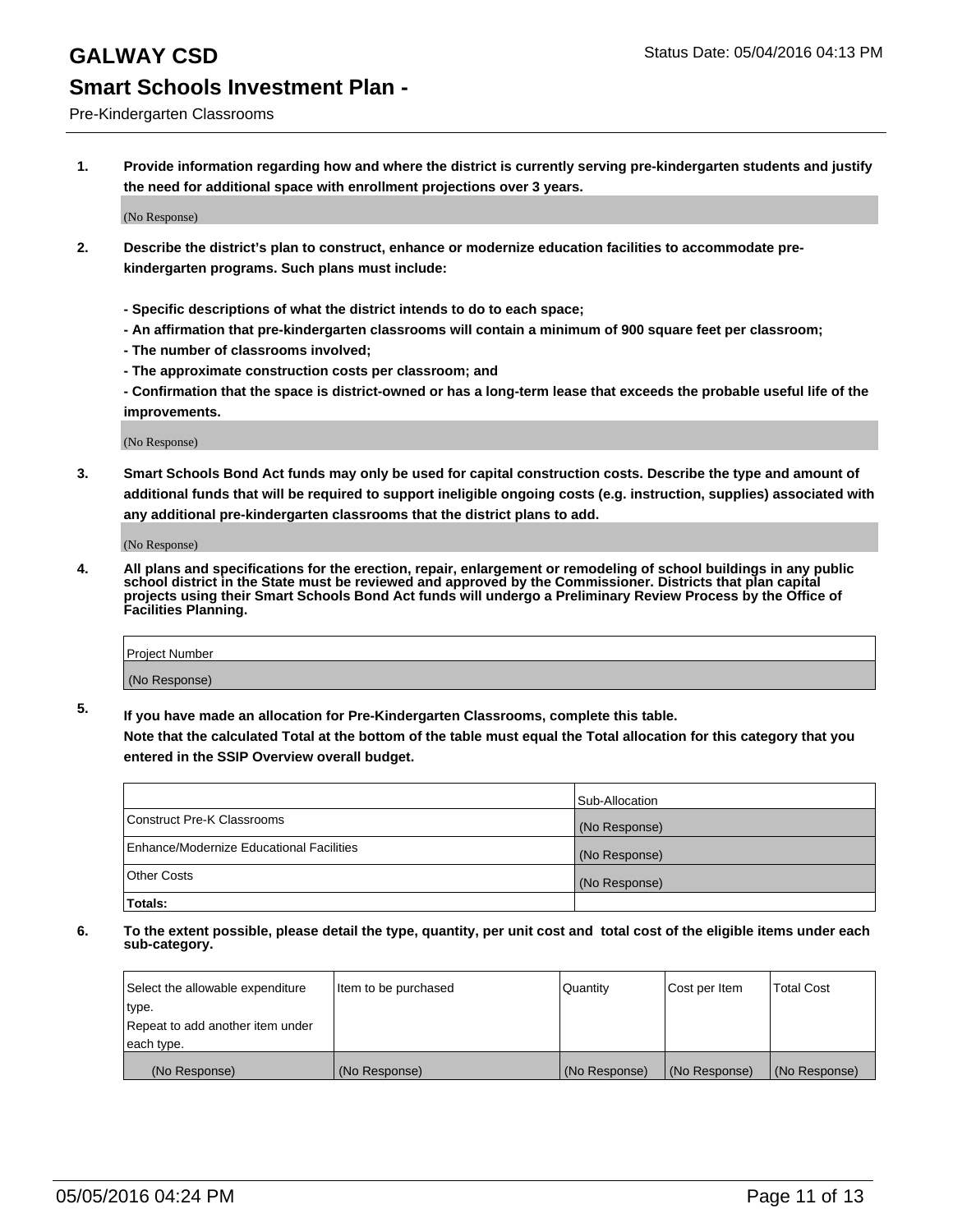Replace Transportable Classrooms

**1. Describe the district's plan to construct, enhance or modernize education facilities to provide high-quality instructional space by replacing transportable classrooms.**

(No Response)

**2. All plans and specifications for the erection, repair, enlargement or remodeling of school buildings in any public school district in the State must be reviewed and approved by the Commissioner. Districts that plan capital projects using their Smart Schools Bond Act funds will undergo a Preliminary Review Process by the Office of Facilities Planning.**

| Project Number |  |
|----------------|--|
|                |  |
| (No Response)  |  |

**3. For large projects that seek to blend Smart Schools Bond Act dollars with other funds, please note that Smart Schools Bond Act funds can be allocated on a pro rata basis depending on the number of new classrooms built that directly replace transportable classroom units.**

**If a district seeks to blend Smart Schools Bond Act dollars with other funds describe below what other funds are being used and what portion of the money will be Smart Schools Bond Act funds.**

(No Response)

**4. If you have made an allocation for Replace Transportable Classrooms, complete this table. Note that the calculated Total at the bottom of the table must equal the Total allocation for this category that you entered in the SSIP Overview overall budget.**

|                                                | Sub-Allocation |
|------------------------------------------------|----------------|
| Construct New Instructional Space              | (No Response)  |
| Enhance/Modernize Existing Instructional Space | (No Response)  |
| <b>Other Costs</b>                             | (No Response)  |
| Totals:                                        |                |

| Select the allowable expenditure | Item to be purchased | <b>Quantity</b> | Cost per Item | <b>Total Cost</b> |
|----------------------------------|----------------------|-----------------|---------------|-------------------|
| type.                            |                      |                 |               |                   |
| Repeat to add another item under |                      |                 |               |                   |
| each type.                       |                      |                 |               |                   |
| (No Response)                    | (No Response)        | (No Response)   | (No Response) | (No Response)     |